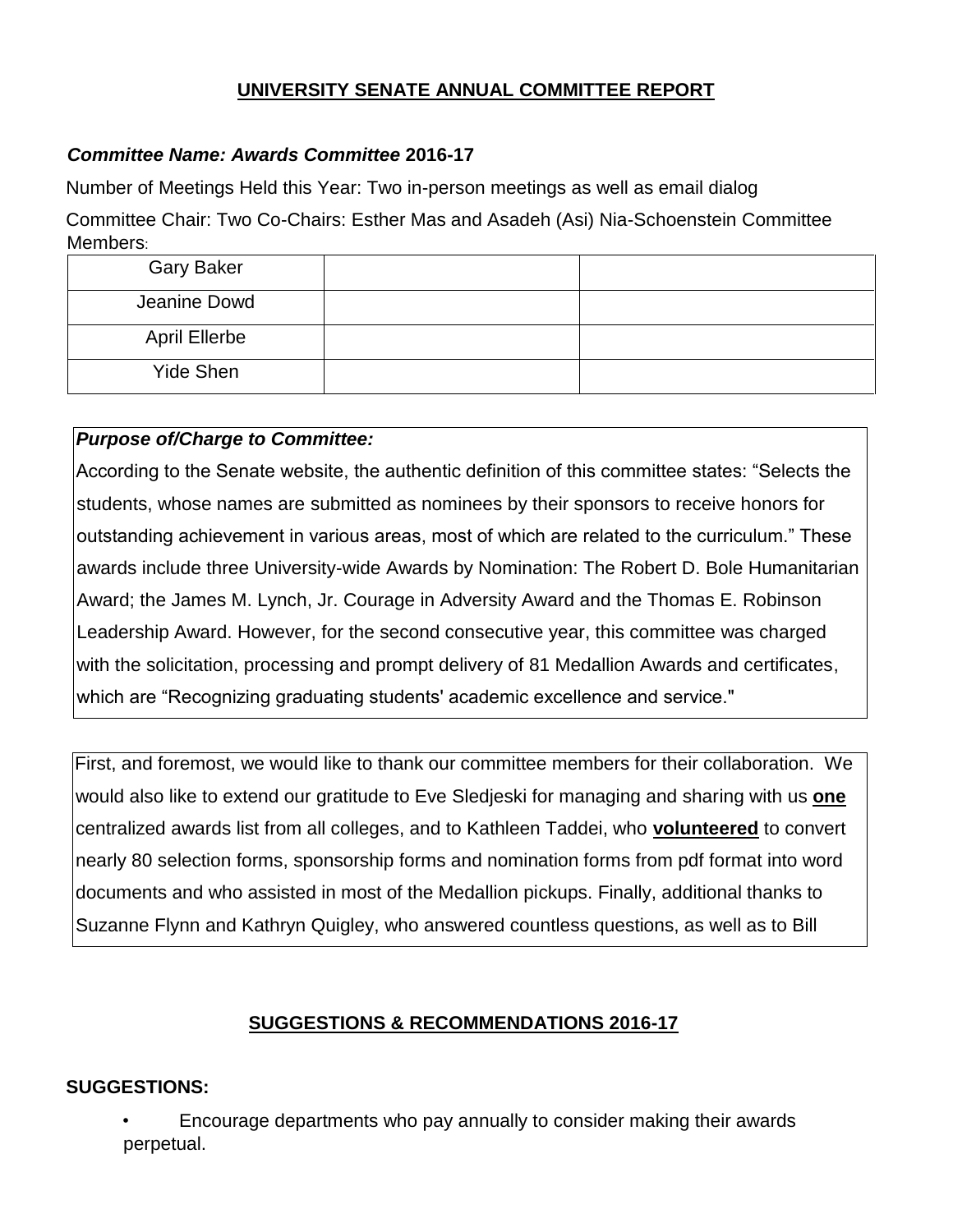• Accept any new awards as perpetual status only which will make bookkeeping easier and eliminate paperwork.

#### **RECOMMENDATIONS:**

## **Assuming recommendations include stronger advice than suggestions, ours include:**

- The University Senate Committee should continue handling the three university awards by nomination and work with Gary Baker (see below).
- Start the Medallion process at the **beginning of November** to make initial contact with all deans and departments and ensure a smooth process and professional medallion delivery.

• This **University-wide, important service** is an **administrative duty**. It is a very intricate, left-brained, detail-oriented and time-consuming activity spanning over many months. Thus, an extremely **organized manager** with professional, secretarial assistance is required to handle this job properly.

If faculty is chosen next year again to serve in this position, release time should be given in addition to secretarial support.

• The committee will benefit from Gary Baker's (Assistant Director of Orientation and Students Leadership Program) continued, tireless contribution regarding the Recognition and the University-wide Nomination Medallions. These awards include:

Robert D. Bole Humanitarian Award; James M. Lynch, Jr. Courage in Adversity Award; Thomas E. Robinson Leadership Award; Lawson J. Brown Senior Scholarship Award – 4.0 GPA Kathleen M. Murry Academic Excellence and Service Award Earl W. Hinton and Dolores Copeland Award for Volunteerism

Larry Thomas Medallion Award

Nancy Fox Award for Embracing the Rowan Spirit

# *Esther and Asi will be more than happy to assist and train the new person/-s next year to guarantee a seamless transition into this important service. Thank you!*

Esther Mas and Asadeh (Asi) Nia-Schoenstein (Co-Chairs) April 16, 2017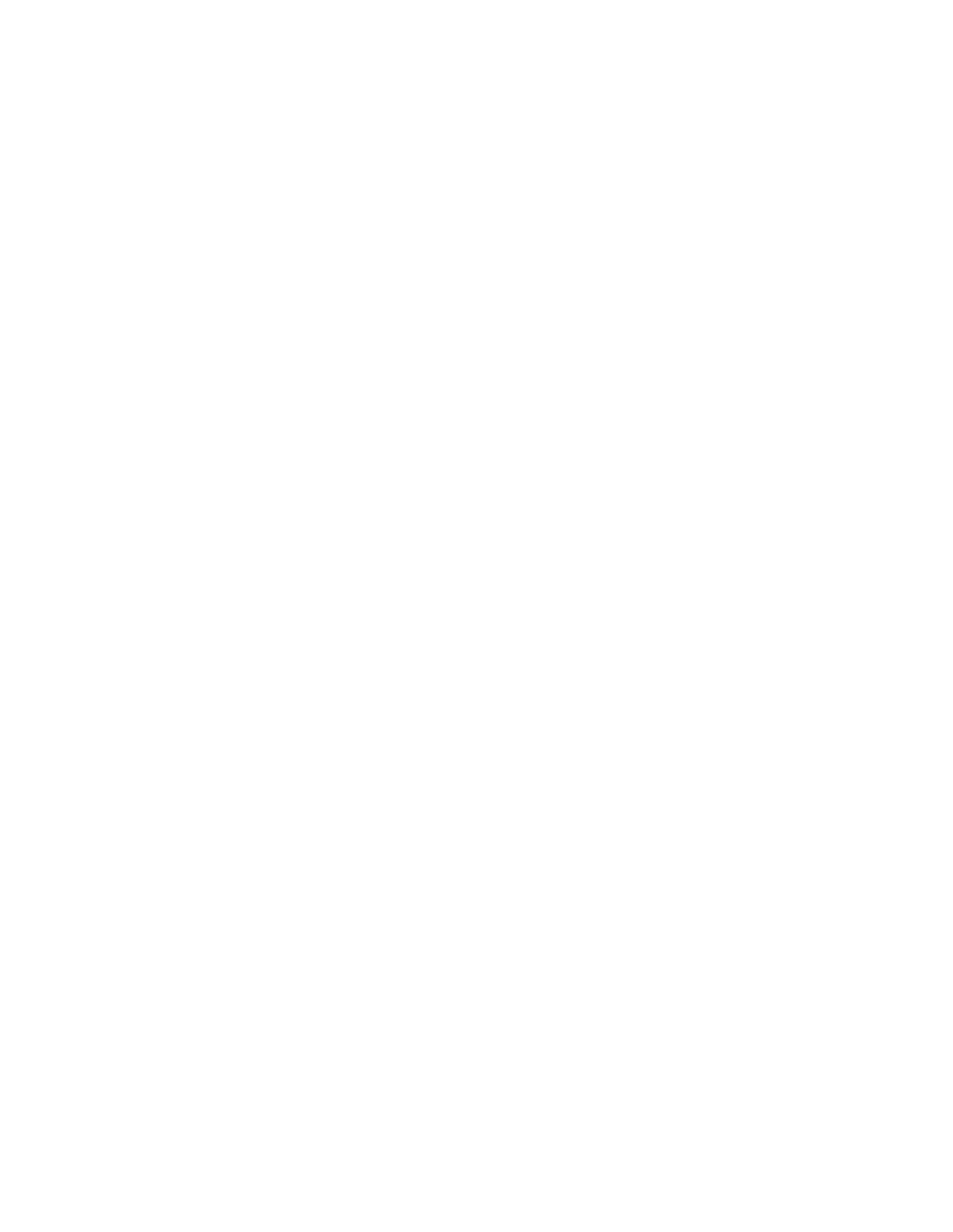Freind who, in time of urgent need, supported us through this important, University-wide mission day and night, by answering endless email dialog. Considering this project did not start until February 27, 2017 and we (Esther and Asi) were both completely "new" to the Medallion process, we would have not made it without everybody's help during this 11<sup>th</sup> hour. So, thank you, danke, gracias and merci for this excellent team effort.

The committee communicated with colleges and departments, distributed information and forms, took care of a broad spectrum of budgetary concerns, ordered the medallions, provided certificate paper, proofread medallion recipients' names, and served as delivery service between Pitman jewelers and the central Medallion pickup location at Rowan University. The committee also reviewed, discussed, selected and notified (thank you, Gary Baker) the recipients of the University-wide Awards by Nomination.

P.S.: The committee did not post (but should have posted) detailed information on the web this year because of the use of other channels of communication and time constraints.

## *Summary of Activities this Year:*

- The committee met in its existing form on February 27, 2017, to elect two co-chairs and to receive the task at hand. We were already three months behind! During the following weeks, all of the new members tried to learn the process as well as possible, while completing a large variety of duties, with multiple bumps in the road. Specifically, selection forms were emailed to the respective colleges and contact persons. For nonperpetual awards, a sponsor form of payment was attached. Deadlines were set and one point person was chosen to communicate the awards to Pitman Jewelry Shop. We felt much pressure as we were not familiar with the process and worried about too tight deadlines that would result in additional pressure on the jeweler.
- A spreadsheet was updated as selection forms were submitted. All names were checked and confirmed for eligibility against the graduation list.
- Gary Baker posted online nomination information for the special University-wide Awards by Nomination (humanitarian, courage and leadership) and made them available to the committee for evaluation. On March 24, the committee met and nominated the winners. As in the previous year, Gary took care of notifying winners and was responsible for their delivery.
- Gary handled nomination, delivery and processing of five recognition medallion awards.